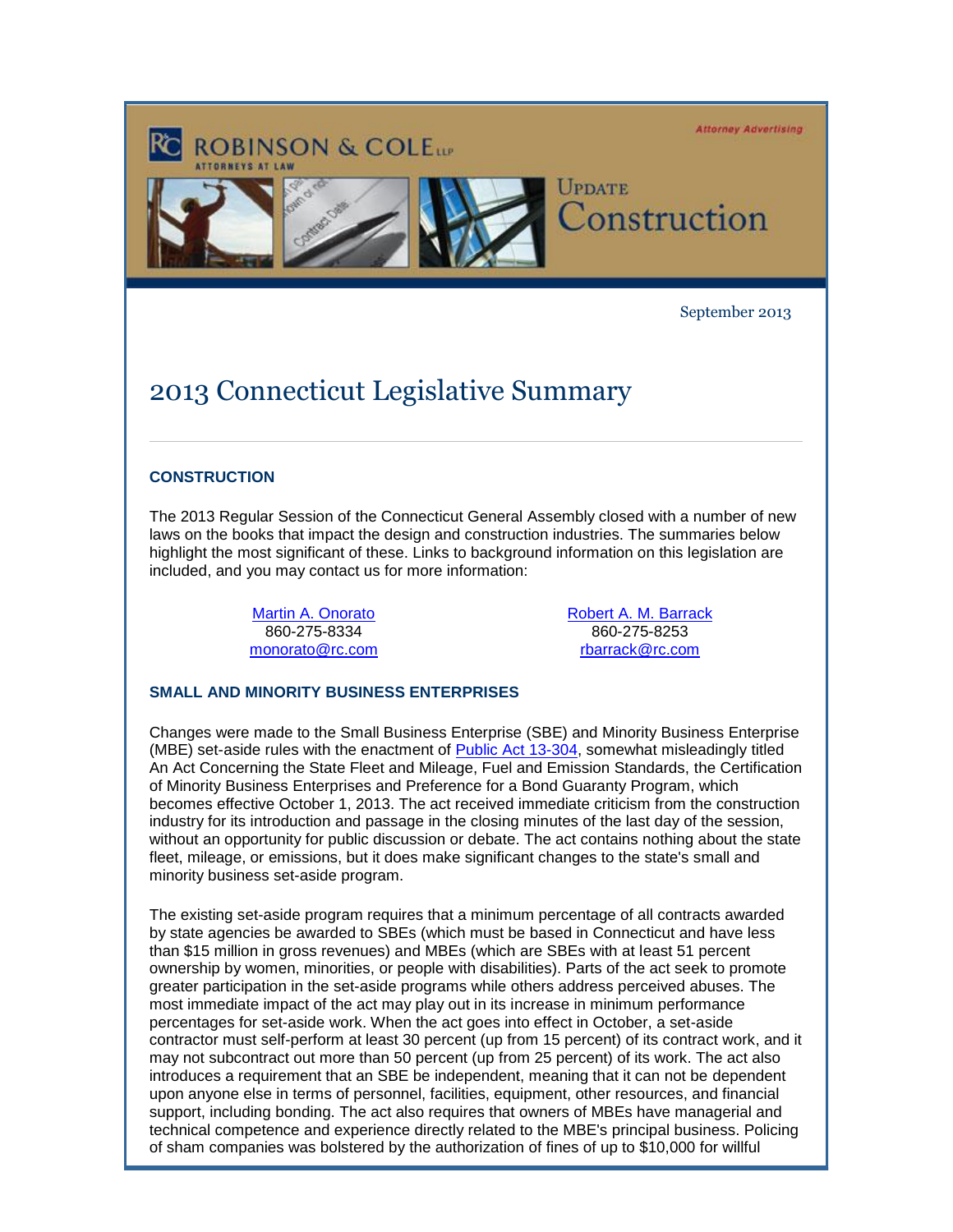falsifications on applications. The act also implements a preference program in which the Department of Economic and Community Development (DECD) commissioner is instructed to give priority to any prequalified contractor or substantial subcontractor for participation in the [Minority Bonding Guaranty Program](http://cl.exct.net/?ju=fe20177871630d7f761374&ls=fdb4157272670075741d79736d&m=fefb1671756c0d&l=fec811727763027c&s=fe2812727d670c7d771175&jb=ffcf14&t=) administered by DECD.

## **NEXT GENERATION CONNECTICUT**

[Public Act 13-233,](http://cl.exct.net/?ju=fe1f177871630d7f761375&ls=fdb4157272670075741d79736d&m=fefb1671756c0d&l=fec811727763027c&s=fe2812727d670c7d771175&jb=ffcf14&t=) entitled An Act Concerning Next Generation Connecticut, which became effective July 1, 2013, authorizes \$1.551 billion in new bonds for Next Generation Connecticut, a capital improvement program under the UConn 2000 infrastructure program. The act specifies the purposes of the Next Generation program, requires UConn to develop plans for capital and academic programs, and requires future progress reporting on such plans. UConn must submit the plan by July 1, 2015, to the legislature's Higher Education and Finance committees. The act extends Phase III of the UConn 2000 infrastructure program by six years, from 2018 to 2024. The allocation of the funding for the program is shown in the following table:

| Project                                                         | Prior<br>Authorization | <b>New</b><br>Authorization | $\blacksquare$ Change |
|-----------------------------------------------------------------|------------------------|-----------------------------|-----------------------|
| Academic and Research Facilities (new)                          | \$0                    | \$450                       | \$450                 |
| Avery Point Renovation (new)                                    | \$0                    | \$15                        | \$15                  |
| Deferred Maintenance/Code/ADA Renovation<br>Lump Sum            | \$215                  | \$805                       | \$590                 |
| Equipment, Library, Collections, and<br>Telecommunications      | \$200                  | \$470                       | \$270                 |
| Hartford Relocation Acquisition/Renovation<br>(new)             | \$0                    | \$70                        | \$70                  |
| Parking Garage #3                                               | \$15                   | \$78                        | \$63                  |
| <b>Residential Life Facilities</b>                              | \$90                   | \$162                       | \$72                  |
| <b>Stamford Campus Improvements/Housing</b><br>(adds housing)   | \$3                    | \$13                        | \$10                  |
| Deferred Maintenance/Code/ADA Renovation<br>Sum - Health Center | \$50                   | \$61                        | \$11                  |
| <b>Total Change</b>                                             | \$1,551                |                             |                       |

## **DEPARTMENT OF TRANSPORTATION**

As we previously reported in our June 2012 *[Construction Solutions](http://cl.exct.net/?ju=fe1e177871630d7f761376&ls=fdb4157272670075741d79736d&m=fefb1671756c0d&l=fec811727763027c&s=fe2812727d670c7d771175&jb=ffcf14&t=)*, last year the state authorized the Department of Transportation (DOT) to use design-build and CM-at-risk delivery for transportation projects. While the DOT has proceeded with patient deliberation in exercising its new authority, this year's legislative session brought hope for new projects from the DOT with the enactment of [Public Act 13-277,](http://cl.exct.net/?ju=fe1d177871630d7f761377&ls=fdb4157272670075741d79736d&m=fefb1671756c0d&l=fec811727763027c&s=fe2812727d670c7d771175&jb=ffcf14&t=) entitled An Act Concerning Revisions to the Transportation Statutes and the Designation of Roads and Bridges in Honor or in Memory of Persons and Organizations, effective July 1, 2013. Among the changes at the DOT included in this act are the authorization of the commissioner to include Vermont in discussions on the New Haven to Springfield rail line as well as the requirement that the DOT develop a railroad modernization initiative to improve commuter rail service and infrastructure, including electrifying the Danbury, New Canaan, and Waterbury branch lines by 2023 and expanding commuter parking. The act also requires that the Connecticut Airport Authority comply with the State Building Code, the Fire Safety Code, and other regulations governing state agencies.